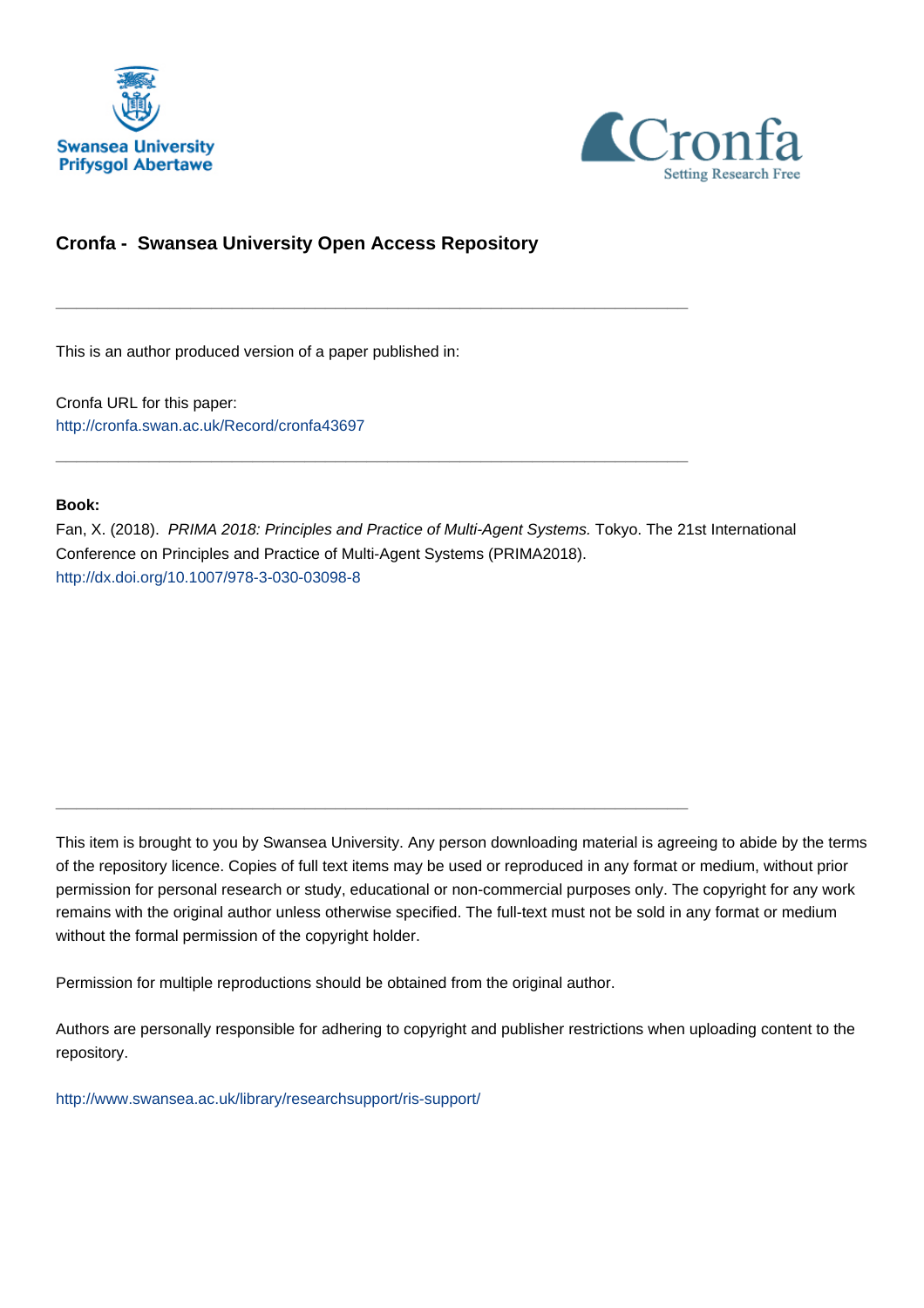# A Temporal Planning Example with Assumption-based Argumentation

No Author Given

No Institute Given

Abstract. Agent planning has attracted much research attention in recent years. In argumentation, agent planning has been studied by several researchers with significant contributions made in modelling agent goals, desires and actions. However, there is little work that connects argumentation semantics, plan construction and temporal information in a unified framework. In this work, we use a version of the classic *blocks world* planning problem as our case study and demonstrate how Assumption-based Argumentation can be used to tackle planning problems with explicit time step information. In our approach, the process of plan construction is equated to constructing acceptable arguments (with respect to an argumentation semantics) with temporal aspects taken into consideration.

## 1 Introduction

Agent planning has been studied with argumentation-based approaches by several researchers. Notably, Amgoud and her colleagues have studied joining *deliberation* and *means-ends reasoning* in a single unified argumentation system such that "[the] system combines option generation and checking the feasibility of options" [1, 2]. In their work, argumentation has been used to identify agent intentions in a way that the resulting intentions satisfy the argumentation rationality postulates [2]. However, in their work, temporal reasoning has not been considered as agent goals are fulfilled by *sets* of actions instantaneously rather than through *a sequence* of actions over a course of plan execution. On the other hand, García et al. [3] have studied incorporating defeasible information in agent planning, as originally proposed by Pollock [5]. In García's work, argumentation has been introduced to model defeasibility in planning [3]. Their work is more inline with classic planning approaches (see e.g. [4]) in that their plans are sequences of actions with effects. Although temporal information has been considered in [3] with arguments modelling defeasibility, they have used a specifically designed search process to identify suitable plans. Thus their plans are not confirmed to argumentation rationality postulates in the same way as [2].

In this work, we study using Assumption-based Argumentation (ABA) [6] to solve planning problems. In the same spirit as [3], we consider plans consist sequences of actions and performing an action results changes to the "world state". Thus, the execution of a plan transfers the world from some "initial situation" to a "final situation". The designed transformation is carried out argumentatively so argumentation semantics can be used to validate plans. Unlike [3], where a dedicated algorithm was introduced to search for plan solutions, we equate plan solution construction with acceptable argument computation. In our work, actions are modelled with assumptions and the contrary of an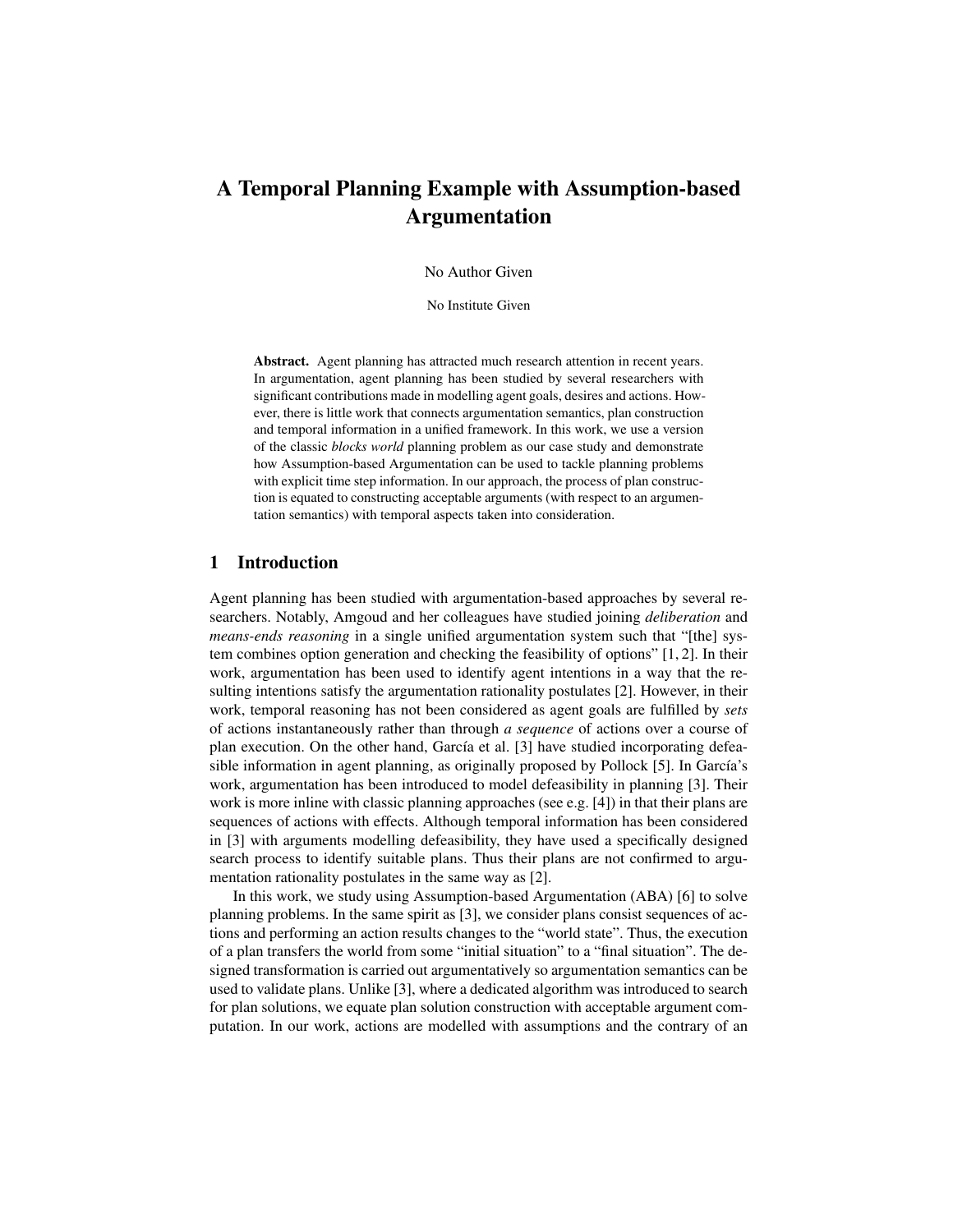assumption describe conditions for which an action cannot be performed; the efforts of an action describe changes to the world state, updating available actions. Overall, our work can be viewed as an illustration of an ABA instantiation of Pollock's idea on defeasible planning: "It is argued that the planning must instead be done defeasibly, making the default assumption that there are no threats and then modifying plans as threats are discovered." [5]

#### 2 Background

Assumption-based Argumentation (ABA) frameworks are tuples  $\langle \mathcal{L}, \mathcal{R}, \mathcal{A}, \mathcal{C} \rangle$ ,

- $\langle \mathcal{L}, \mathcal{R} \rangle$  is a deductive system, with  $\mathcal L$  the *language* and R a set of *rules* of the form  $s_0 \leftarrow s_1, \ldots, s_m (m \geq 0, s_i \in \mathcal{L});$
- A ⊆ L is a (non-empty) set of *assumptions*;
- *C* is a total mapping from *A* into  $2^{\mathcal{L}} {\{\}\}$ , where each *s* ∈ *C*(*a*) is a *contrary* of a, for  $a \in \mathcal{A}$ .

Given a rule  $\rho = s_0 \leftarrow s_1, \ldots, s_m, s_0$  is referred to as the *head* and  $s_1, \ldots, s_m$  as the *body*. A rule with an empty body is referred to as a *fact*.

*Arguments* are deductions of claims using rules and supported by sets of assumptions; *Attacks* are *targeted* at the assumptions in the support of arguments:

- *an argument for (claim)*  $s \in \mathcal{L}$  *supported by*  $\Delta \subseteq \mathcal{A}$  (denoted  $\Delta \vdash s$ ) is a finite tree with nodes labelled by sentences in  $\mathcal L$  or by  $\tau^1$ , the root labelled by s, leaves either  $\tau$  or assumptions in  $\Delta$ , and non-leaves s' with, as children, the elements of the body of some rule  $\rho$  with head  $s'$ ;
- *an argument*  $A = \Delta_1$  ⊢  $s_1$  attacks an argument  $\Delta_2$  ⊢  $s_2$  iff  $s_1$  is a contrary of some assumption  $\alpha$  in  $\Delta_2$ , and we say A *targets at*  $\alpha$ .

A *set of arguments* As *is admissible* iff As is *conflict-free* (i.e. no argument in As attacks any argument in As) and all arguments attacking some argument in As are counter attacked by arguments in As; an *argument is admissible* iff it belongs to an admissible set of arguments.

## 3 Planning in Blocks World

A blocks world (Fig. 1) contains a set of "blocks" of different sizes and a set of "locations" where each block is at some location, and each location could have a "block pile" such that if two blocks  $r, r'$  are in a pile then r is placed higher than r', iff r is smaller than  $r'$ . The initial and final situations are two placements of blocks. Two types of actions are possible to a block, (1) moving it from one location to another while satisfying the "smaller-block-placed-higher" constraint and (2) no-operation, i.e., not to move it. A plan is a sequence of actions which transfers the initial situation to the final one. Formally, we use the following four definitions.

 $\frac{1}{\tau} \notin \mathcal{L}$  represents "true" and stands for the empty body of rules.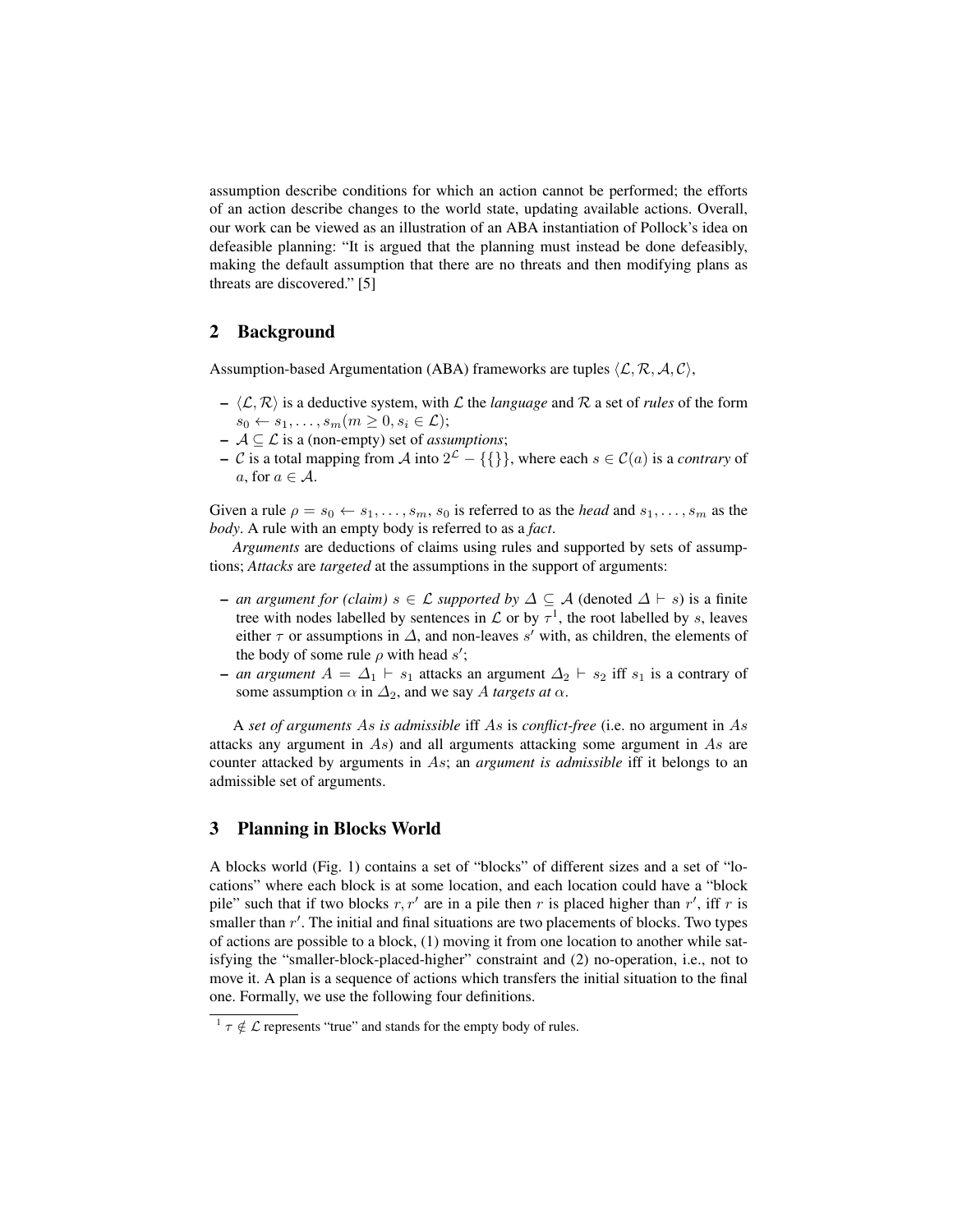

Fig. 1. A blocks world with two blocks  $r1$  and  $r2$  and three locations a, b and c. The initial situation is shown on the left-hand side and the final situation is shown on the right-hand side.

**Definition 1.** A blocks world *is a tuple*  $\langle R, L, \langle \rangle$  *in which* R *is a set of* blocks, L *is a set of* locations and  $\leq \mathbb{R} \times \mathbb{R}$  *is a total order such that for*  $r_1, r_2 \in \mathbb{R}$ ,  $r_1 < r_2$  *iff*  $r_1$  *is smaller than*  $r_2$ *.* 

**Definition 2.** A blocks world planning problem *is a tuple*  $\langle W, T, S_0, S_n \rangle$  *where* 

- $-W = \langle R, L, \langle \rangle$  *is a blocks world,*
- $\mathcal{T} = \langle t_0, \ldots, t_n \rangle$  *is a time step sequence,*
- $-$  *a* situation  $S_i$  (for *a* time step  $t_i$  in T) is a set  $\{at(r_1, l_1, t_i), \ldots, at(r_n, l_m, t_i)\}$  $specifying the location  $l_j \in L$  *for each block*  $r_k \in R$ *. For a situation*  $S_i$ *, there is no*$  $r_k \in \mathbb{R}$  such that  $r_k$  is not specified in  $S_i$ . Moreover,
	- $S_0 = \{at(r_1, l_1, t_0), \ldots, at(r_n, l_m, t_0)\}\$ is the initial situation, and
	- $S_n = \{at(r_1, l'_1, t_n), \ldots, at(r_n, l'_m, t_n)\}\$ is the final situation.

**Definition 3.** In a blocks world  $\langle R, L, \langle \rangle$ , the two actions are: (1) move  $(X, L, L', T)$ ,  $move \ X \in \mathbb{R}$  *from*  $L \in \mathbb{L}$  *to*  $L' \in \mathbb{L}$  *at time step*  $T$ *, and* (2)  $noOp(X, L, T)$ *, do nothing to*  $X \in \mathbb{R}$  *sitting at*  $L \in \mathbb{L}$  *at time*  $T$ *.* 

*Given*  $S_i = \{at(r_1, l_1, t_i), \ldots, at(r_n, l_i, t_i)\}\$ , then apply  $move(r_i, l, l', t_i)$  to  $S_i$  $yield(S_i \setminus \{at(r_i, l, t_i)\}) \cup \{at(r_i, l', t_{i+1})\}$ ; apply  $noOp(r_i, l, t_i)$  to  $S_i$  yield  $(S_i \setminus$  $\{at(r_i, l, t_i)\}\cup \{at(r_i, l, t_{i+1})\}.$ 

 $move(X, L, L', T)$  *is* valid *iff all of the following conditions hold (at time T)*:

- *(C1)* X *sits at* L*;*
- *(C2)* there is no  $X' \in \mathbb{R}$  *such that*  $X'$  *is at* L *and*  $X' < X$ *;*

*(C3) if there is a block at*  $L'$ *, then let*  $X' \in \mathbb{R}$  *be the top block at*  $L'$ *,*  $X < X'$ *;* 

(C4) X is not being moved to a different location  $L' \in L$ ; and

*(C5)* there is no other block  $X' \in \mathbb{R}$  being moved to L.

**Definition 4.** *A* plan *for*  $\langle W, T, S_0, S_n \rangle$  *is a set* 

 $\{P(r_1, t_0) \dots P(r_m, t_0)\} \cup \dots \cup \{P(r_1, t_n) \dots P(r_m, t_n)\}\$ 

where each  $P(r_i, t_j)$  is either  $move(r_i, l, l', t_j)$  or  $noOp(r_i, l, t_j)$  such that  $S_1$  is ob*tained by applying all*  $P(r, 0)$  *to*  $S_0$ *;*  $S_{i+1}$  *is obtained by applying all*  $P(r, t_i)$  *to*  $S_i$ *; and*  $S_n$  *is obtained by applying all*  $P(r, t_{n-1})$  *to*  $S_{n-1}$ *.* 

*A plan* P *is* valid *iff all actions in* P *are valid; otherwise,* P *is* invalid*.*

We illustrate Definition 2-4 with the following example.

*Example 1.* Given the blocks world shown in Figure 1, we have blocks  $R = \{r_1, r_2\}$ , locations L =  $\{a, b, c\}$  and time steps T =  $\langle t_0, t_1, t_2, t_3\rangle$ . Moreover,  $r_1$  is smaller than  $r_2$ . The initial situation is  $\{at(r_1, a, t_0), at(r_2, a, t_0)\}\$  and the final situation is  ${at(r_1, c, t_3), at(r_2, c, t_3)}$ . It is easy to see that  ${move(r_1, a, b, t_0), noOp(r_2, a, t_0)}$ ,  $noOp(r_1, b, t_1), move(r_2, a, c, t_1), move(r_1, b, c, t_2), noOp(r_2, c, t_2)$  is a plan.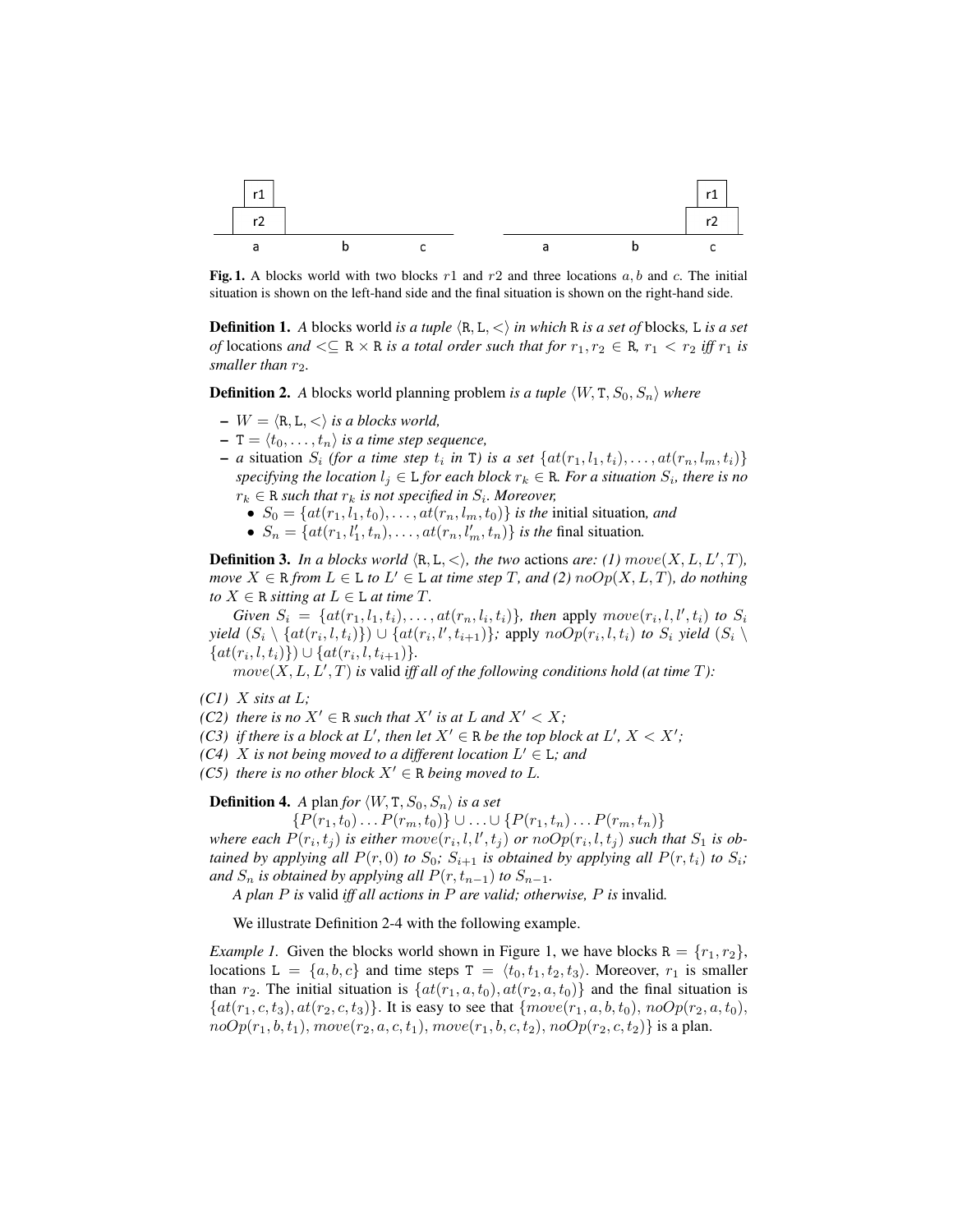#### 4 Planning in Blocks World with ABA

We take a two-step approach to model blocks world planning with ABA. Firstly, we define the *core framework* wrt a blocks world; then, for any given specific problem with a given time step sequence and initial, final situations, we define an *instantiated framework* (extending the core framework) to generate specific plans. Formally,

**Definition 5.** *Given a blocks world*  $W = \langle R, L, \langle \rangle$ *, the core framework corresponding to W is an ABA framework*  $F_0 = \langle \mathcal{L}_0, \mathcal{R}_0, \mathcal{A}_0, \mathcal{C}_0 \rangle$  *such that:*<sup>2</sup>

 $\mathcal{R}_0$  *contains the following rules and nothing else.*  $above(X, X', L, T) \leftarrow at(X, L, T), at(X', L, T), smaller(X, X')$ ) *(1)*  $at(X, L, T) \leftarrow at(X, L, T^-), noOp(X, L, T^-), succ(T, T^-)$  *(2)*  $at(X, L, T) \leftarrow at(X, L', T^-), move(X, L', L, T^-), succ(T, T^-)$  (3)  $occupied(X, L, T) \leftarrow at(X', L, T), smaller(X', X)$  (4)  $smaller(X, X') \leftarrow$  $) \leftarrow$  (5)  $A_0$  *contains the following assumptions and nothing else.*  $move(X, L', L, T)$  $noOp(X, L, T)$   $notAt(X, L, T)$  $C_0$  *is such that:*  $\mathcal{C}(move(X, L', L, T)) = \{noOp(X, L, T), move(X, L', L'', T),\}$ 

$$
C(nocsc(21,2,2,1)))
$$
  
\n
$$
(nccP(X',L',L',L',L'))
$$
  
\n
$$
move(X',L,T), above(X',X,L,T),
$$
  
\n
$$
C(noOp(X,L,T)) = \{move(X,L,L',T)\}
$$

$$
\mathcal{C}(notAt(X,L,T))=\{at(X,L,T)\}
$$

Rule 1 states that a block X is above another block  $X'$  at time T if both X and  $X'$ are at the same location L at time T and X is smaller than  $X'$ . Rule 2 states that if a block X is at location L at  $t_i$  and it is not moved at  $t_i$ , then X is at L at time  $t_{i+1}$ . Rule 3 states that, at  $t_i$ , if a block X is at location  $L'$  and X is moved from  $L'$  to L, then X is at L at  $t_{i+1}$ . Rule 4 states that a location L is occupied wrt to a block X if there is another block  $X'$  at L such that  $X'$  is smaller than X. Rule 5 states that X is smaller than  $X'$  for all  $X < X'$ .

Assumptions  $A_0$  and their contraries  $C_0$  can be read as:

- 1. we move a block X from  $L'$  to L at time T unless (a) we do not move X, or (b) we move it to a different L'', or (c) some other block  $X' \neq X$  is moved to L, or (d) some other block  $X'$  is on top of X, or (e) X is no smaller than the top of pile block at  $L$ , or (f)  $X$  is not at  $L'$ .
- 2. we do not move a block  $X$  unless we move it;
- 3. a block  $X$  is not at a location  $L$  unless it is at  $L$ .

Within a blocks world, a planning problem can be modelled with an instantiated framework, defined as follows.

<sup>&</sup>lt;sup>2</sup> We use rule and assumption schemata to simplify our notations. Specifically, in each of the rules, assumptions and contraries, we have  $X, X' \in \mathbb{R}, X \neq X', L, L', L'' \in \mathbb{L}, L \neq L', L \neq$  $L''$ ,  $L' \neq L''$  and  $T$ ,  $T^-$  in some time step sequence. In Rule 5, we also enforce that  $X < X'$ .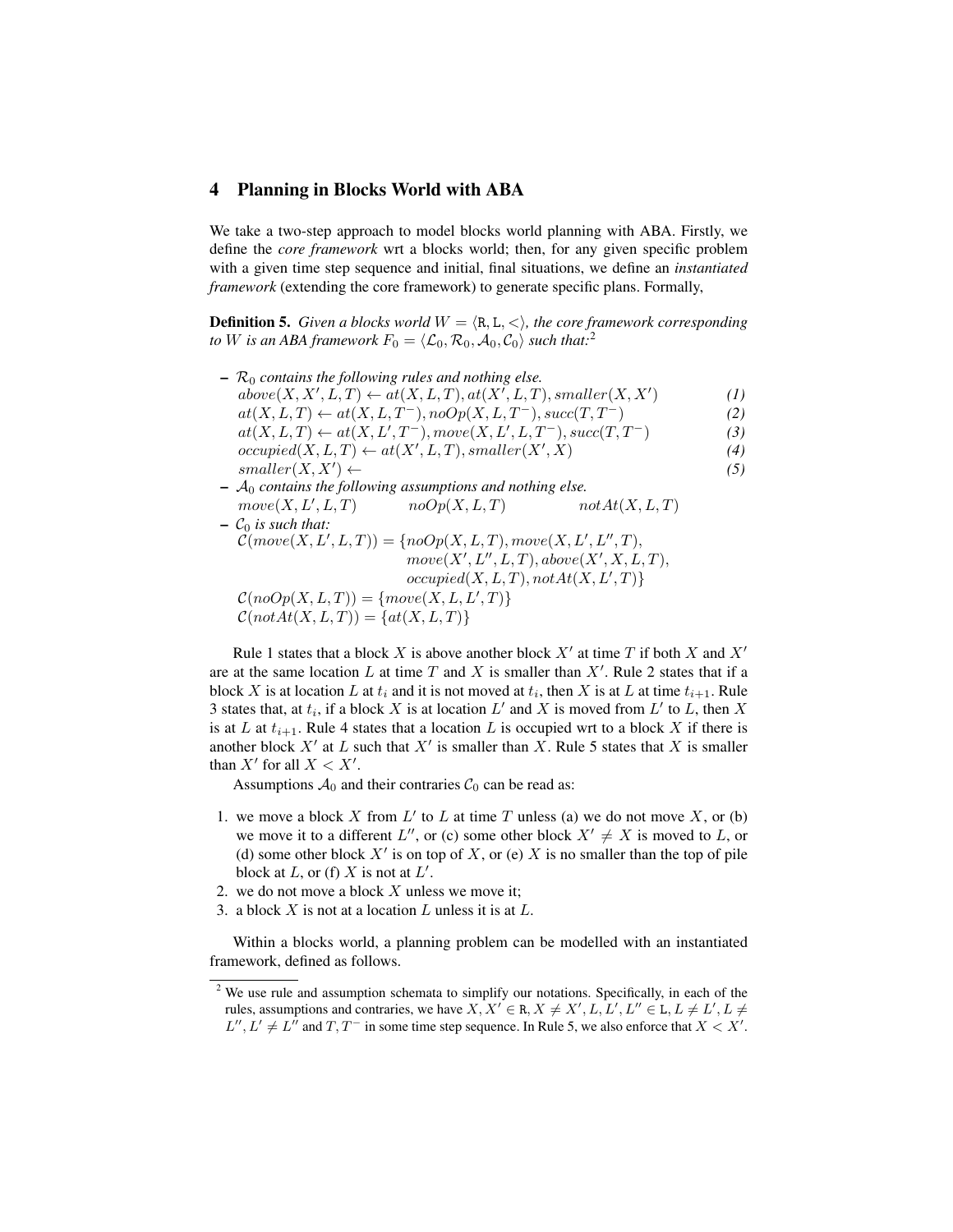Table 1: Arguments attacking A in Example 2.

| Arguments targeting at $move(r_1, a, b, t_0)$ :                           |                                                         |
|---------------------------------------------------------------------------|---------------------------------------------------------|
| $B_1 = \{m(r_1, a, c, t_0)\}\vdash m(r_1, a, c, t_0),$                    | $B_2 = \{m(r_2, a, b, t_0)\}\vdash m(r_2, a, b, t_0),$  |
| $B_3 = \{m(r_2, c, b, t_0)\}\vdash m(r_2, c, b, t_0),$                    | $B_4 = \{n(r_1, a, t_0)\}\vdash n(r_1, a, t_0),$        |
| $B_5 = \{nA(r_1, a, t_0)\}\vdash nA(r_1, a, t_0).$                        |                                                         |
| Arguments targeting at $n(r_2, a, t_0)$ :                                 |                                                         |
| $C_1 = \{m(r_2, a, b, t_0)\}\vdash m(r_2, a, b, t_0),$                    | $C_2 = \{m(r_2, a, c, t_0)\} \vdash m(r_2, a, c, t_0).$ |
| Arguments targeting at $n(r_1, b, t_1)$ :                                 |                                                         |
| $D_1 = \{m(r_1, b, a, t_1)\}\vdash m(r_2, b, a, t_1),$                    | $D_2 = \{m(r_1, b, c, t_1)\}\vdash m(r_2, b, c, t_1).$  |
| Arguments targeting at $m(r_2, a, c, t_1)$ :                              |                                                         |
| $E_1 = \{m(r_2, a, b, t_1)\} \vdash m(r_2, a, b, t_1),$                   | $E_2 = \{m(r_1, a, c, t_1)\} \vdash m(r_1, a, c, t_1),$ |
| $E_3 = \{m(r_1, b, c, t_1)\}\vdash m(r_1, b, c, t_1),$                    | $E_4 = \{n(r_2, a, t_1)\} \vdash n(r_2, a, t_1),$       |
| $E_5 = \{nA(r_2, a, t_1)\}\vdash nA(r_2, a, t_1),$                        | $E_7 = \{m(r_1, a, c, t_0)\}\vdash o(r_2, c, t_1),$     |
| $E_6 = \{n(r_1, a, t_0), n(r_2, a, t_0)\}\vdash above(r_1, r_2, a, t_1).$ |                                                         |
| Arguments targeting at $m(r_1, b, c, t_2)$ :                              |                                                         |
| $F_1 = \{m(r_1, b, a, t_2)\}\vdash m(r_1, b, a, t_2),$                    | $F_2 = \{m(r_2, a, c, t_2)\}\vdash m(r_2, a, c, t_2),$  |
| $F_3 = \{m(r_2, b, c, t_2)\}\vdash m(r_2, b, c, t_2),$                    | $F_4 = \{n(r_1, b, t_2)\}\vdash n(r_1, b, t_2),$        |
| $F_5 = \{nA(r_1, b, t_2)\}\vdash nA(r_1, b, t_2).$                        |                                                         |
| Arguments targeting at $n(r_2, c, t_2)$ :                                 |                                                         |
| $G_1 = \{m(r_2, c, a, t_2)\}\vdash m(r_2, c, a, t_2),$                    | $G_2 = \{m(r_2, c, b, t_2)\}\vdash m(r_2, c, b, t_2).$  |
|                                                                           |                                                         |

**Definition 6.** *For a planning problem*  $\Pi = \langle W, \mathsf{T}, S_0, S_n \rangle$ , let  $\langle \mathcal{L}_0, \mathcal{R}_0, \mathcal{A}_0, \mathcal{C}_0 \rangle$  *be the core framework for* W*, then the instantiated framework corresponding to* Π *is an ABA framework*  $F_I = \langle \mathcal{L}_I, \mathcal{R}_I, \mathcal{A}_I, \mathcal{C}_I \rangle$  *such that:* 

 $\mathcal{R}_I$  *is*  $\mathcal{R}_0$  *with the following additional rules:*  $goal \leftarrow s_1, ..., s_m, for \{s_1, ..., s_m\} = S_n,$  (1)  $succ(T, T^-) \leftarrow$ *, for all*  $T, T^- \in T$  *such that*  $T$  *is the successor of*  $T^-$ *,* <sup>−</sup>*, (2)*  $s \leftarrow$  *for each*  $s \in S_0$ ; (3)

 $\mathcal{A}_I = \mathcal{A}_0$ *, and for each*  $\alpha \in \mathcal{A}_I$ ,  $\mathcal{C}_I(\alpha) = \mathcal{C}_0(\alpha)$ *.* 

The core framework corresponding to a blocks world  $W$  capturing generic information about W. The instantiated framework encodes information that is specific to a planning problem. Namely,  $\mathcal{R}_I$  contains all rules in  $\mathcal{R}_0$  and with an addition rule to describe what is to be achieved in the final situation (Rule 1), facts to describe the time step sequence (Rule 2), and facts to describe the initial situation (Rule 3). We illustrate Definition 5 and 6 with the following example.

*Example 2.* (Example 1 continued.) As given in Definition 6, we introduce rules

 $goal \leftarrow at(r_1, c, t_3), at(r_2, c, t_3)$ 

 $at(r_1, a, t_3) \leftarrow at(r_2, a, t_3) \leftarrow smaller(r_1, r_2) \leftarrow$ 

in the instantiated framework. An admissible argument for goal,  $A = \Delta \vdash goal$ , is shown in Figure 2 with  $\Delta = \{move(r_1, a, b, t_0), \allowbreak noOp(r_2, a, t_0), \allowbreak noOp(r_1, b, t_1),\}$  $move(r_2, a, c, t_1), move(r_1, b, c, t_2), noOp(r_2, c, t_2)\}.$  Arguments attacking A are in Table 1.<sup>3</sup> Arguments attacking  $B_1 \dots G_2$  (thus defending A) are shown in Table 2 ( $B_1'$ )

<sup>&</sup>lt;sup>3</sup> Here, m, n, nA and o are short-hands for move, noOp, notAt and occupied, respectively.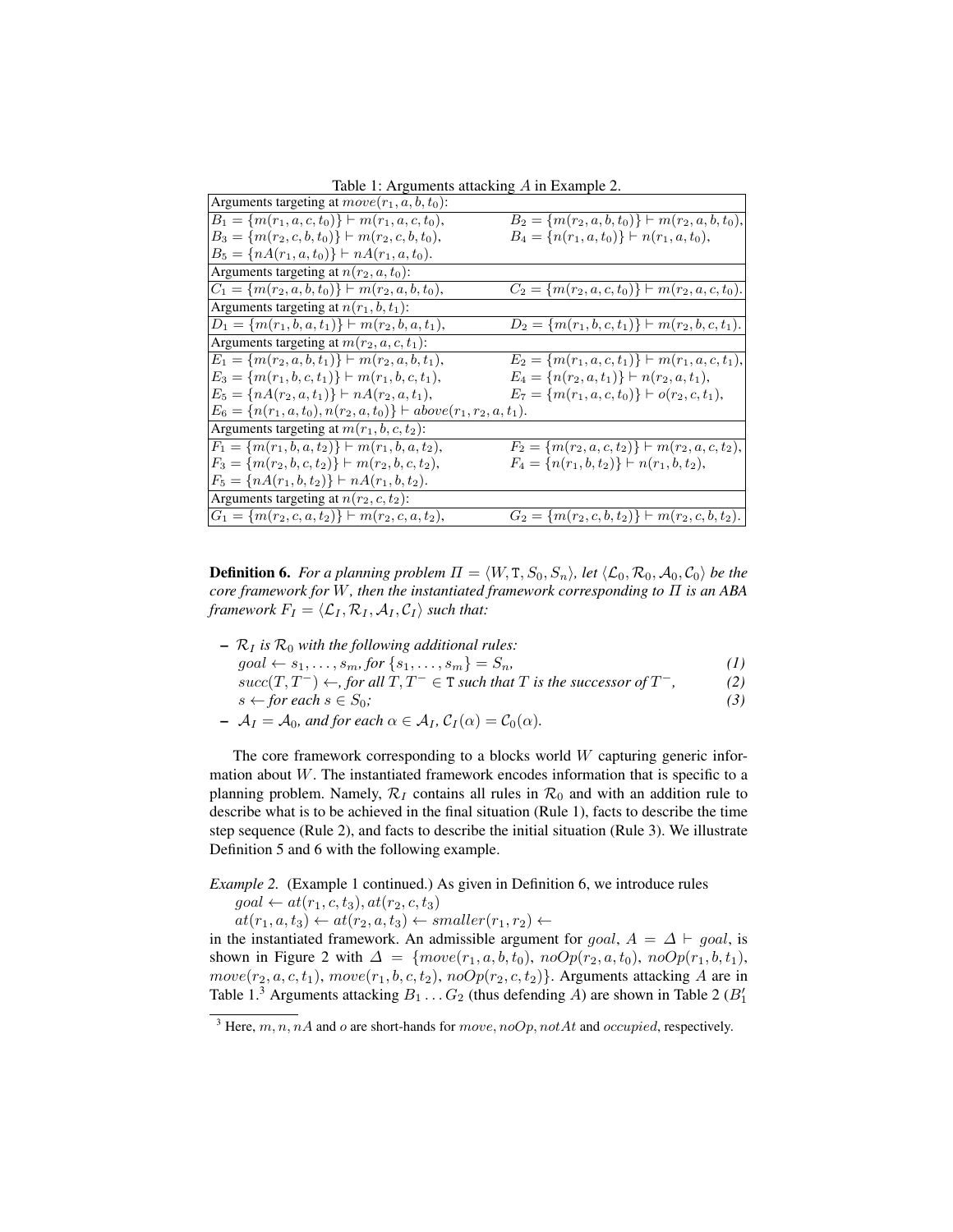

Fig. 2. An argument for goal in Example 2. To save space, all leaf nodes  $\tau$ , as the child of underlined nodes, are omitted.

attacks  $B_1$ ,  $B'_2$  attacks  $B_2$ , etc). We observe that all arguments in Table 2 are supported by assumptions in  $\Delta$  except  $B'_3 = \{nA(r_2, c, t_0)\}\ \vdash nA(r_2, c, t_0), E'_2 =$  ${nA(r_1, a, t_1)}$   $\vdash nA(r_1, a, t_1)$  and  $F'_3 = {nA(r_2, b, t_2)}$   $\vdash nA(r_2, b, t_2)$ . Among these,  $B_3'$  is not attacked as there is no argument for  $at(r_2, c, t_0)$ .  $E_2'$  is attacked by  $H =$  $\{n(r_1, a, t_0)\}\vdash at(r_1, a, t_1)$  and  $F'_3$  is attacked by  $I_1 = \{m(r_2, a, b, t_0), n(r_2, b, t_1)\}\vdash$  $at(r_2, b, t_2), I_2 = \{m(r_2, a, c, t_0), m(r_2, c, b, t_1)\} \vdash at(r_2, b, t_2),$  and argument  $I_3 =$  ${n(r_2, a, t_0), m(r_2, a, b, t_1)}$   $\vdash$   $at(r_2, b, t_2)$ . However, H is attacked by  $B'_1$ ,  $I_1$  and  $I_2$ are attacked by  $B'_2$ .  $I_3$  is attacked by  $E'_1$ . Thus, A is defended by arguments in Table 2.

Table 2: Summary of arguments defending A in Example 2.

| $B'_1 \ \{m(r_1, a, b, t_0)\}\vdash m(r_1, a, b, t_0)$                           | $B'_2$ { $n(r_2, a, t_0)$ } $\vdash n(r_2, a, t_0)$                                                 |
|----------------------------------------------------------------------------------|-----------------------------------------------------------------------------------------------------|
| $B'_3$ { $nA(r_2, c, t_0)$ } $\vdash nA(r_2, c, t_0)$                            | $B'_4 \{m(r_1, a, b, t_0)\}\vdash m(r_1, a, b, t_0)$                                                |
| $B'_5 \{\}\vdash at(r_1, a, t_0)$                                                |                                                                                                     |
| $ C'_1 \{n(r_2, a, t_0)\} \vdash n(r_2, a, t_0)$                                 | $C'_2$ { $n(r_2, a, t_0)$ } $\vdash n(r_2, a, t_0)$                                                 |
| $\{D'_1 \} \{n(r_1, b, t_1)\}\vdash n(r_1, b, t_1)$                              | $D'_2$ { $n(r_1, b, t_1)$ } $\vdash n(r_1, b, t_1)$                                                 |
| $E'_1$ { $m(r_2, a, c, t_1)$ } $\vdash m(r_2, a, c, t_1)$                        | $E'_2$ {n A(r <sub>1</sub> , a, t <sub>1</sub> )} $\vdash n$ A(r <sub>1</sub> , a, t <sub>1</sub> ) |
| $E'_3$ { $n(r_1, b, t_1)$ } $\vdash n(r_1, b, t_1)$                              | $E'_4$ { $m(r_2, a, c, t_1)$ } $\vdash m(r_2, a, c, t_1)$                                           |
| $E'_5$ { $n(r_2, a, t_0)$ } $\vdash$ $at(r_2, a, t_1)$                           | $E'_6 \{m(r_1, a, b, t_0)\} \vdash m(r_1, a, b, t_0)$                                               |
| $E'_7$ { $m(r_1, a, b, t_0)$ } $\vdash m(r_1, a, b, t_0)$                        |                                                                                                     |
| $ F'_1 \{m(r_1, b, c, t_2)\}\vdash m(r_1, b, c, t_2)$                            | $F'_2$ { $n(r_2, c, t_2)$ } $\vdash n(r_2, c, t_2)$                                                 |
| $F'_3$ {n A(r <sub>2</sub> , b, t <sub>2</sub> )} $\vdash nA(r_2, b, t_2)$       | $F'_4$ { $m(r_1, b, c, t_2)$ } $\vdash m(r_1, b, c, t_2)$                                           |
| $\left F_5'\right  \{m(r_1, a, b, t_0), n(r_1, b, t_1)\} \vdash at(r_1, b, t_2)$ |                                                                                                     |
| $ G'_1 \{n(r_2, c, t_2)\} \vdash n(r_2, c, t_2)$                                 | $G'_2$ { $n(r_2, c, t_2)$ } $\vdash n(r_2, c, t_2)$                                                 |
|                                                                                  |                                                                                                     |

**Theorem 1.** Given a planning problem  $\Pi$ , let  $F_I$  be the instantiated framework corre*sponding to* Π*, then there is a valid plan for* Π *iff there exists an admissible argument*  $\Delta$   $\vdash$  *goal in*  $F_I$ .

*Proof.* (Sketch.) We first show that if a plan exists then an admissible argument  $A =$  $\Delta \vdash goal$ . By Rule 1 in Definition 6, we know that to "prove" goal, we need to "prove"  $at(X, L, t_n)$  for all blocks X, each at some location L. It is easy to see that using a combination of Rules  $2 \& 3$  in Definition 5, all blocks can be placed to their specified locations (assuming  $t_n$  is large enough) so A can be constructed. To see that A is admissible, we make the following observations.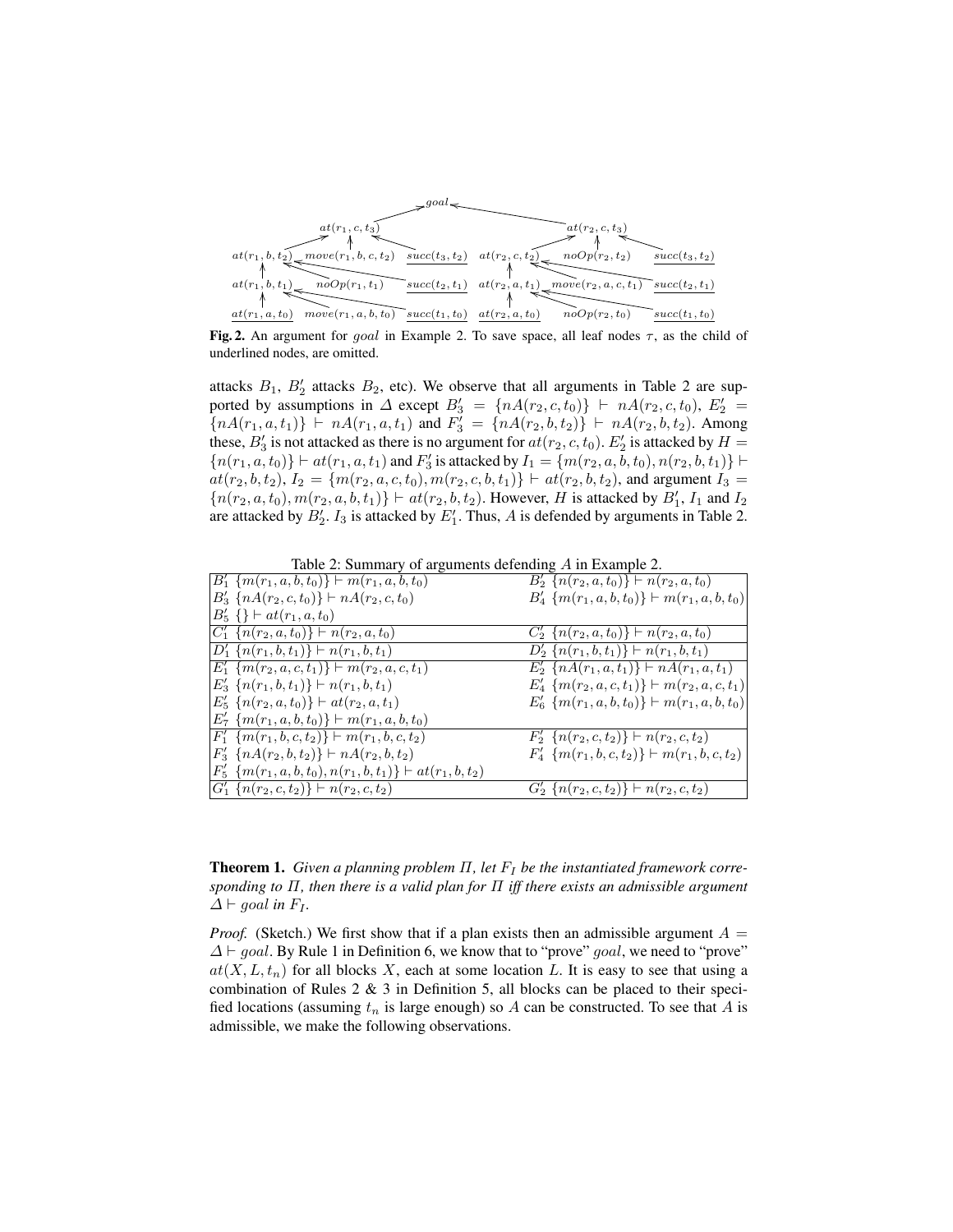- Arguments targeting at  $\alpha = noOp(\_,\_,\_)$  are of the form  $\{move(\_,\_,\_)\}$  $move(\_,\_,\_,\_)$ . These arguments can be counterattacked by  $N = {\alpha} \vdash \alpha$ . N does not attack A.
- Arguments targeting at  $\alpha' = move(X, L, L', T)$  are of the following forms: (1)  $\{noOp(X, L, T)\}\vdash noOp(X, L, T)$  (not to move X away from L at time T) and  $\{move(X, L, L'', T)\} \vdash move(X, L, L'', T)$  (move X to a different location). These arguments can be counterattacked by  $M = \{\alpha'\} \vdash \alpha'. M$  does not attack A. (2)  ${move (X', L''', L', T)} \vdash move(X, L''', L', T)}$ . These can be counterattacked by either  $\{move(X', L'', L^*, T)\} \vdash move(X, L'', L^*, T)$  or  $\{noOp(X', L''', T)\}$  $noOp(X', L''', T)$  or  $\{notAt(X', L''', T)\}$   $\vdash notAt(X', L''', T)$ . These arguments do not attack A.

 $(3)$   $\vdash above(X', X, L, T)$ . By Rule 1 in Definition 5, to have arguments of this form, we need to have some block  $X'$  at the same location as  $X$  but smaller. Under such cases, X should not be moved thus no such  $move(X, L, L', T)$  would be used to support A.

(4)  $\perp$  b *occupied*(*X'*, *X*, *T*). By Rule 4 in Definition 5, to have arguments of this form, we have some block smaller than  $X$  at the destination of the move. In such cases, X should not be moved to that destination so no such  $move(X, L, L', T)$ would be used to support A.

Since a plan exists for this problem, a sequence of *moves* and  $noOps$ , which would not trigger indefensible attacks from  $\Delta \vdash above(X', X, L, T)$  or  $\Delta \vdash occupied(X', X, T)$ must exist. The other direction of this theorem is trivial as once an admissible  $\vec{A}$  is found, assumptions from A consist a plan.

The following corollary follows trivially from Theorem 1.

**Corollary 1.** *Given a planning problem*  $\Pi$ *, let*  $F_I$  *be the instantiated framework corresponding to*  $\Pi$ *, if*  $\varDelta \vdash goal$  *is admissible in*  $F_I$ *, then*  $\varDelta$  *is a valid plan for*  $\Pi$ .<sup>4</sup>

Theorem 1 and Corollary 1 establish the connection between planning in blocks world and ABA frameworks. The admissibility of the argument  $A$  for goal can be viewed as a means to justify the "validity" of the plan as every assumption supporting the argument  $\vec{A}$  is "defended". This can be read as every action in the plan is valid. Similarly, non-admissible arguments of the form  $\Delta \vdash goal$  correspond to invalid plans, illustrated with the next example.

*Example 3.* Given the blocks world shown in Figure 1, the plan

 $P = \{move(r_1, a, c, t_0), noOp(r_2, a, t_0), move(r_2, a, c, t_1), noOp(r_2, c, t_1)\}$ 

is invalid as c is occupied by  $r_1$  at  $t_1$  and  $r_1 < r_2$ . So  $move(r_2, a, c, t_1)$  is invalid and it is in an explanation for  $P$ . Let  $F_I$  be the instantiated framework.

 $A' = \{move(r_1, a, c, t_0), noOp(r_2, a, t_0), move(r_2, a, c, t_1), noOp(r_2, c, t_1)\} \vdash goal$ 

<sup>&</sup>lt;sup>4</sup> We abuse the notation  $\Delta$ . Here and hereinafter,  $\Delta$  is used to represent both a set of assumptions in the instantiated framework  $F_I$  and a plan containing a set of actions with syntactically identical names in the corresponding planning problem  $\Pi$ .